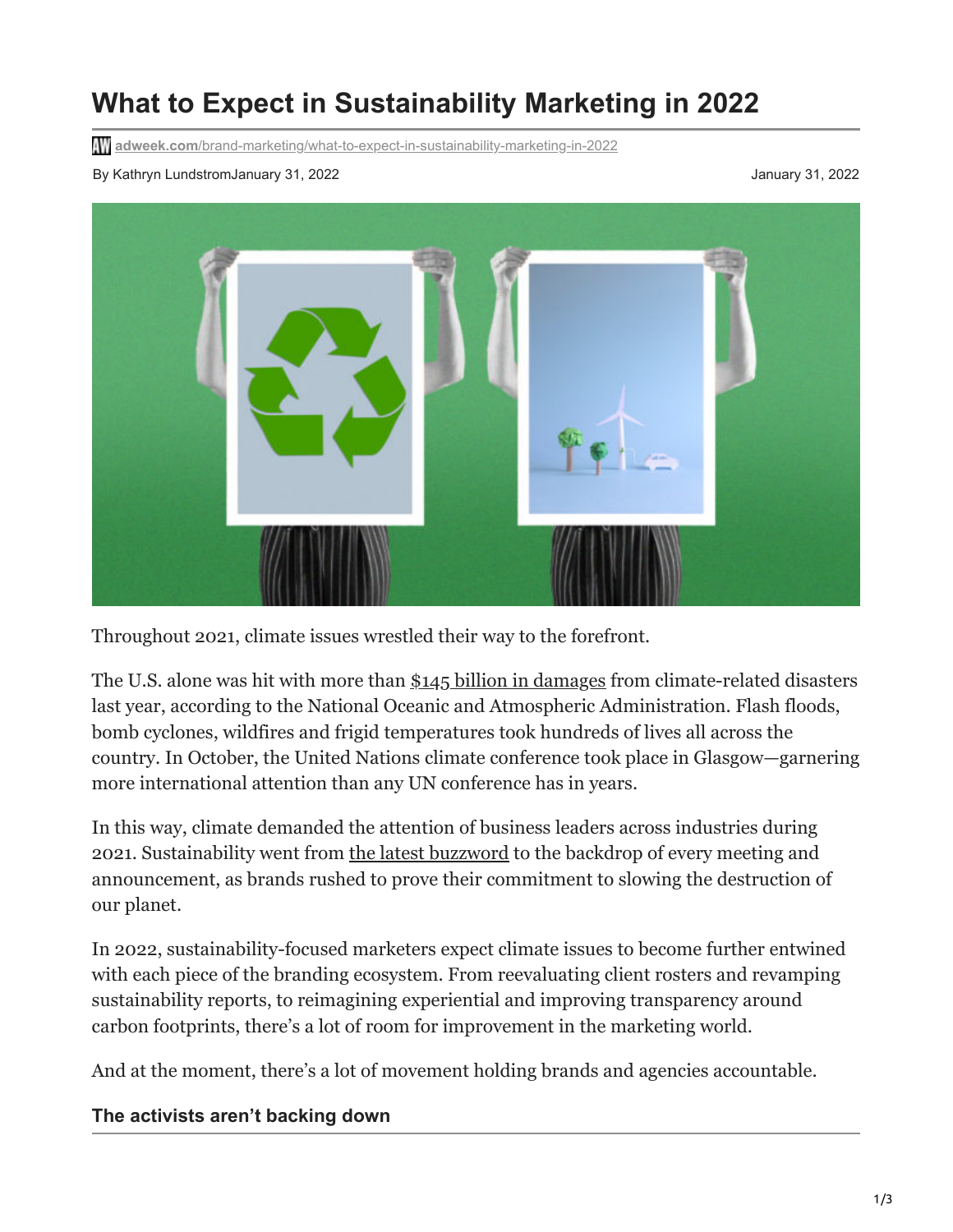During 2021, activist groups began to put pressure the advertising, marketing and PR industries to own up to their involvement in climate disinformation and greenwashing. Clean Creatives, for example, has organized [young marketers,](https://www.adweek.com/brand-marketing/young-marketers-want-ad-agencies-cut-ties-big-oil/) climate scientists and celebrities around their campaign to get PR and ad agencies to [drop their fossil fuel clients](https://www.adweek.com/brand-marketing/turning-agencies-against-fossil-fuel-brands-harkens-back-to-the-tobacco-wars/#:~:text=Clean%20Creatives%2C%20an%20advocacy%20group,fought%20for%20against%20Big%20Tobacco.).

Solitaire Townsend, co-founder of the climate-focused, UK-based ad agency Futerra, expects that pressure to build throughout 2022.

There's a "growing dissatisfaction with the industry in terms of its climate response," Townsend said. Throughout this year, she expects to see "really big pushback" against the assumption that advertising and marketing agencies can remain "neutral" on issues of climate change.



[After a 60-Day Review of Its Roster, Edelman Is Sticking With Polluters—For Now](https://www.adweek.com/brand-marketing/edelman-clients-and-climate/)

#### **Advertising for a greener future**

As industrial activity and the burning of fossil fuels has warmed the climate over the last several decades, advertisers haven't exactly been working on the side of the climate, said Townsend. "Our entire business model is based on selling more shit to more people," she said. "We're not just part of the problem, we are literally the handmaiden of the problem."